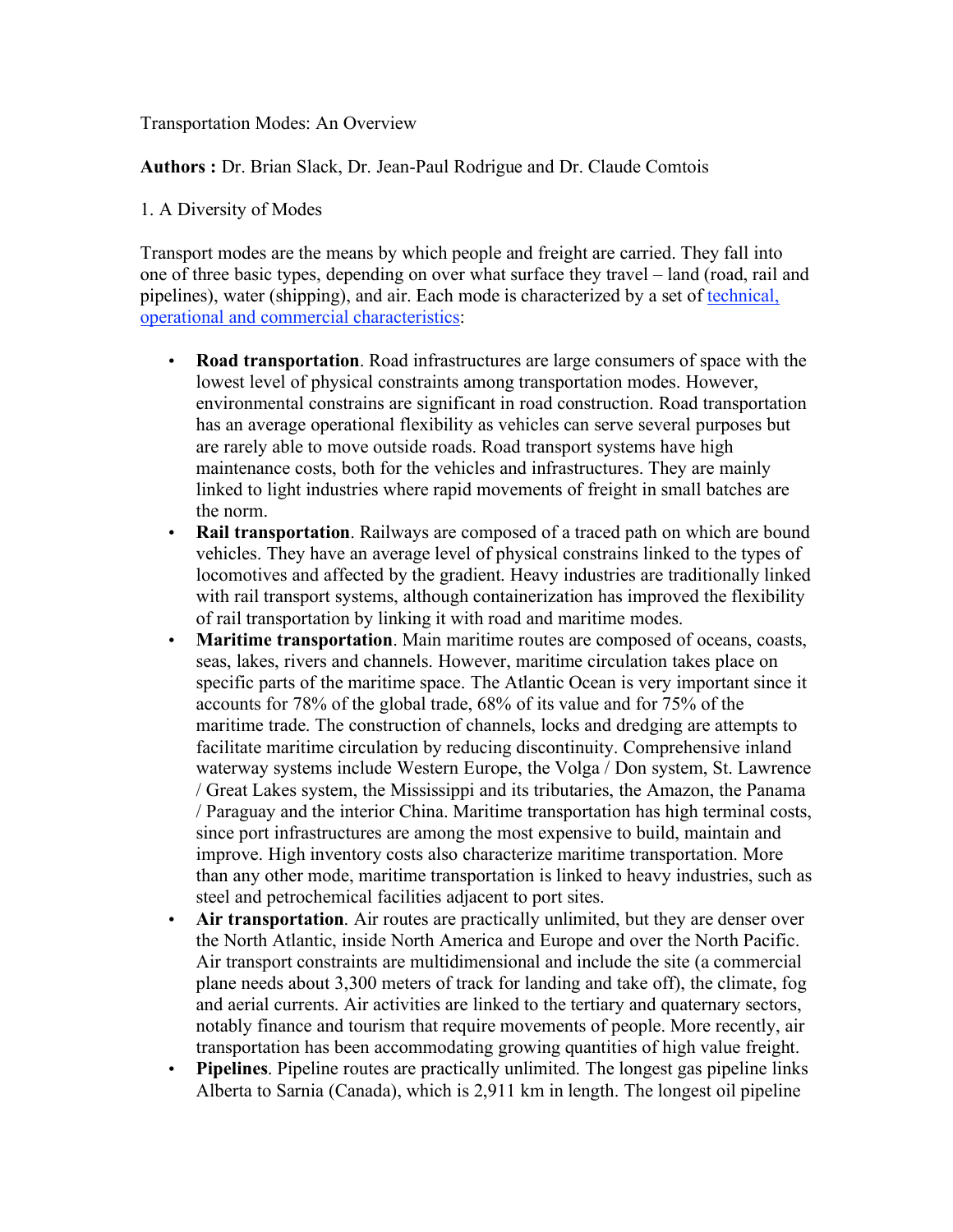is the Transiberian, extending over 9,344 km to Western Europe from the Russian arctic oilfields in eastern Siberia. Physical constraints are low and include the landscape and pergelisol in arctic / subarctic environments. Pipeline construction costs vary according to the diameter and increase proportionally with the distance and with the viscosity of fluids (from gas to oil). The Trans Alaskan pipeline, which is 1,300 km long, was built under difficult conditions and has to be above the ground for most of its path. Pipeline terminals are very important since they correspond to refineries and harbors.

• **Telecommunications**. Telecommunication routes are practically unlimited with very low constraints, which may include the physiography and oceanic masses that may impair the setting of cables. They provide for the instantaneous movement of information (speed of light). Wave transmissions, because of their limited coverage, often require substations, such as for cellular phone networks. Satellites are often using a geostationary orbit which is getting crowded. High network costs and low distribution costs characterize many telecommunication networks, which are linked to the tertiary and quaternary sectors (stock markets, business to business information networks, etc). Telecommunications limit the requirement for personal movements in some economic sectors.

## 2. Modal Competition

A general analysis of transport modes reveals that possess key operational and commercial advantages and properties. However, contemporary demand is influenced by **integrated transportation systems** that require maximum flexibility. As a result, modal competition exists at various degrees and takes several dimensions. **Modes can compete or complement each other** in terms of cost, speed, accessibility, frequency, safety, comfort, etc. Although intermodal transportation has opened many opportunities for complementarity between modes, there is intense competition as companies are now competing over many modes in the transport chain. Modal competition thus occurs over three dimensions:

- **Modal usage**. Competition that involves the comparative advantage of using a specific or a combination of modes. Distance remains one of the basic determinants of modal usage for passengers transportation. However, for a similar distance, costs, speed and comfort can be significant factors behind the choice of a mode.
- **Infrastructure usage**. Competition resulting from the presence of freight and passenger traffic on the same itineraries linking the same nodes.
- **Market area**. Competition being experienced between transport terminals for allocating new space or capturing new markets.

As transport demand is a **derived demand** from individuals, groups and industries it can be desegregated into series of partial demands fulfilled by the adaptation and evolution of transport techniques, vehicles and infrastructures to changing needs. Moreover, the growing complexity of economies and societies linked with technological changes force the transport industry to constant changes. This lead to growing congestion, a reduction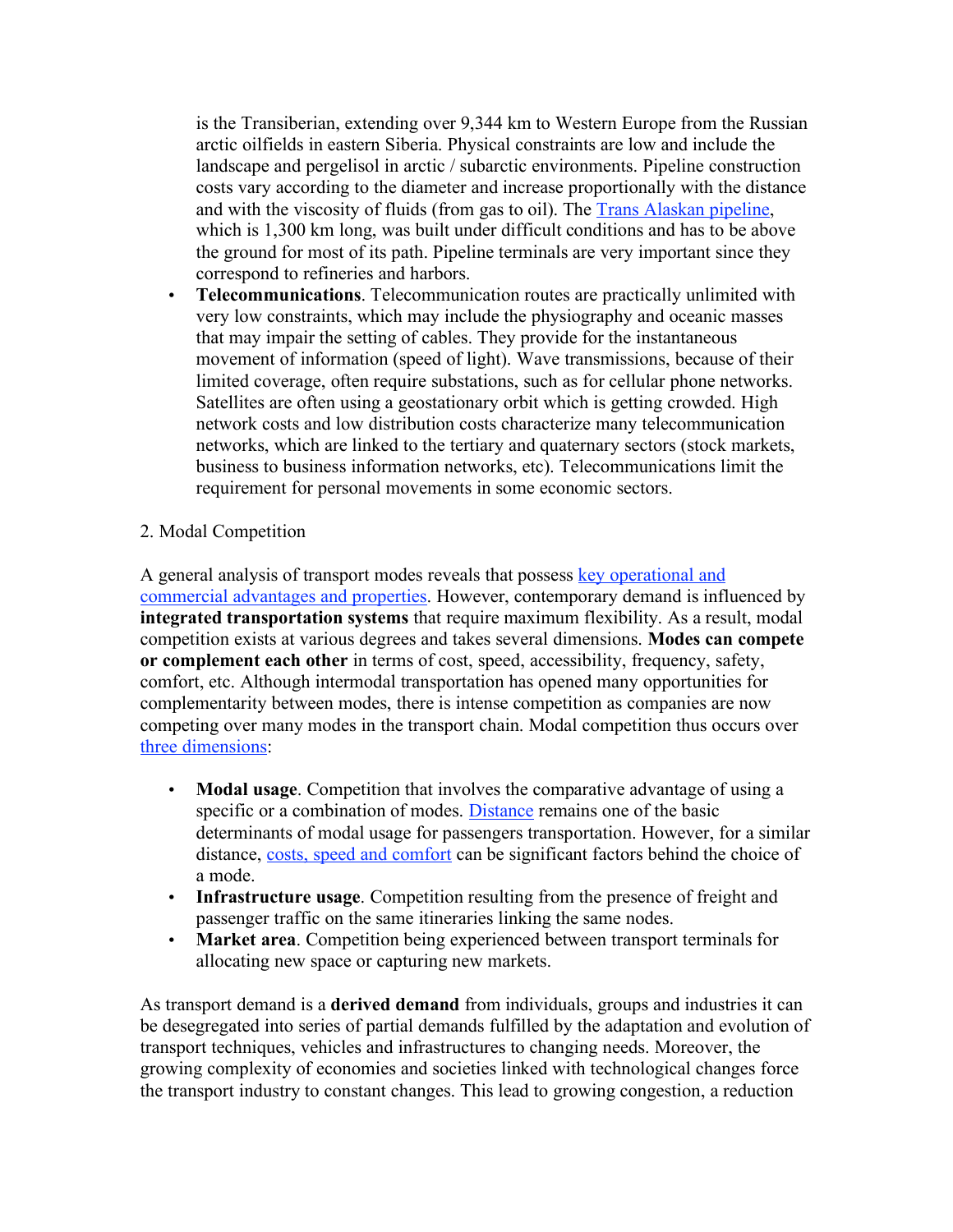in transport safety, a degradation of transport infrastructures and growing concerns on environmental impacts.

The technological evolution in the transport industry aims at adapting the transport infrastructures to growing needs and requirements. When a transport mode becomes more advantageous than another over the same route or market, a modal shift is likely. A modal shift involves the growth of demand of a transport mode at the expense of another, although a modal shift can involve an absolute growth in both the concerned modes. The comparative advantages behind a modal shift can be in terms of costs, convenience, speed or reliability. For passengers, this involved a **transition in modal preferences** as incomes went up, such as from **collective to individual modes** of transportation. For freight, this has implied a shift to faster and more flexible modes when possible and cost effective, namely trucking and air freight.

The **geographical distribution of transport infrastructures and networks varies enormously**. Some regions are characterized by the coexistence of several transport modes, while in other regions only one mode can provide transport service. The evolution of transportation concerns both the infrastructure and the vehicle. The technological changes in the transport sector has permitted to **increase the performance** of existing transport modes and the **creation of new forms of transportation**, such as intermodal transportation The history of transportation (see chapter 1, concept 3) reveals that all modes of transport have surmounted many constraints of the natural environment.

### 3. Passengers or Freight?

With some exceptions, such as buses and pipelines, most transport modes have developed to handle both **freight and passenger traffic**. In some cases both are carried in the same vehicle, as for example in the airlines where freight is transported in the cargo holds of passenger aircraft. In others, different types of vehicle have been developed for freight and passenger traffic, but they both share the same road bed, as for example in rail and road traffic. In shipping, passengers and freight used to share the same vessel, but since the 1950s specialization has occurred, and the two are now quite distinct, except for ferries and some RORO services.

The sharing by freight and passengers of a mode is **not without difficulties**, and indeed some of the major problems confronting transportation occur where the two seek to coinhabit. For example, trucks in urban areas are seen as a nuisance and a cause of congestion by passenger transport users. The poor performance of some modes, such as rail, is seen as the **outcome** of freight and passengers having to share routes. This raises the question as to whether freight and passengers are compatible. The main advantages of joint operations are:

- **High capital costs** can be justified more easily with a diverse revenue stream (rail, airlines, ferries).
- **Maintenance costs** can be spread over a wider base (rail, airlines).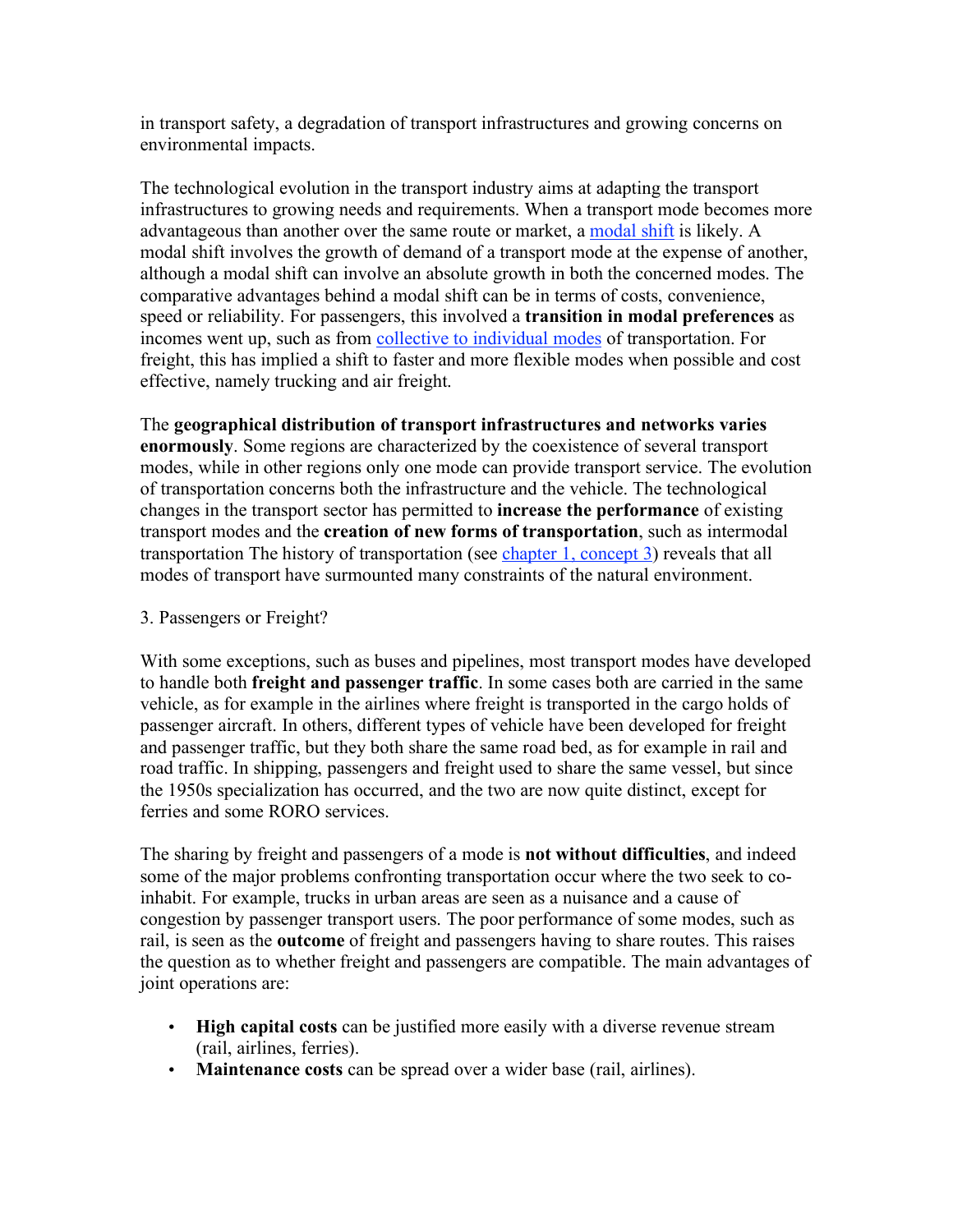• The same traction sources can be used for **both freight and passengers**, particularly for rail.

The main disadvantages of joint operations are:

- Locations of demand **rarely match** O/D of freight is usually quite distinct spatially from passenger traffic.
- **Frequency of demand** is different for passengers the need is for high frequency service, for freight it tends to be somewhat less critical.
- **Timing of service** demand for passenger services has specific peaks during the day, for freight it tends to be more evenly spread throughout the day.
- **Traffic balance** on a daily basis passenger flows tend to be in equilibrium, for freight, market imbalances produce empty flows.
- **Reliability** although freight traffic increasingly demands quality service, for passengers delays are unacceptable.
- Sharing routes **favors passenger traffic** passenger trains are given priority; trucks may be excluded from areas at certain times of the day.
- Different operational speeds passengers demand faster service.
- **Security screening measures** for passengers and freight require totally different procedures.

# 4. A Growing Divergence

In several modes and across many regions passenger and freight transport is being unbundled.

- **Shipping**. Mention has been made already how in the maritime sector passenger services have become divorced from freight operations. The exception being ferry some services where the use of RORO ships on high frequency services adapt to the needs of both market segments. Deep sea passenger travel is now dominated by cruise shipping which has no freight-handling capabilities, and bulk and general cargo ships rarely have an interest or the ability to transport passengers.
- **Rail**. Most rail systems still operate passenger and freight business. Where both segments are maintained the railways give priority to passengers, since rail persists as the dominant mode for inter-city transport in India, China and much of the developing world. In Europe the national rail systems and various levels of government have prioritized passenger service as a means of checking the growth of the automobile, with its resultant problems of congestion and environmental degradation. Significant investments have occurred in improving the comfort of trains and in passenger rail stations, but most notable have been the upgrading of track and equipment in order to achieve higher operational speeds. Freight transport has tended to lose out because of the emphasis on passengers. Because of their lower operational speeds, freight trains are frequently excluded from daytime slots, when passenger trains are most in demand. Overnight journeys may not meet the needs of freight customers. This incompatibility is a factor in the loss of freight business by most rail systems still trying to operate both freight and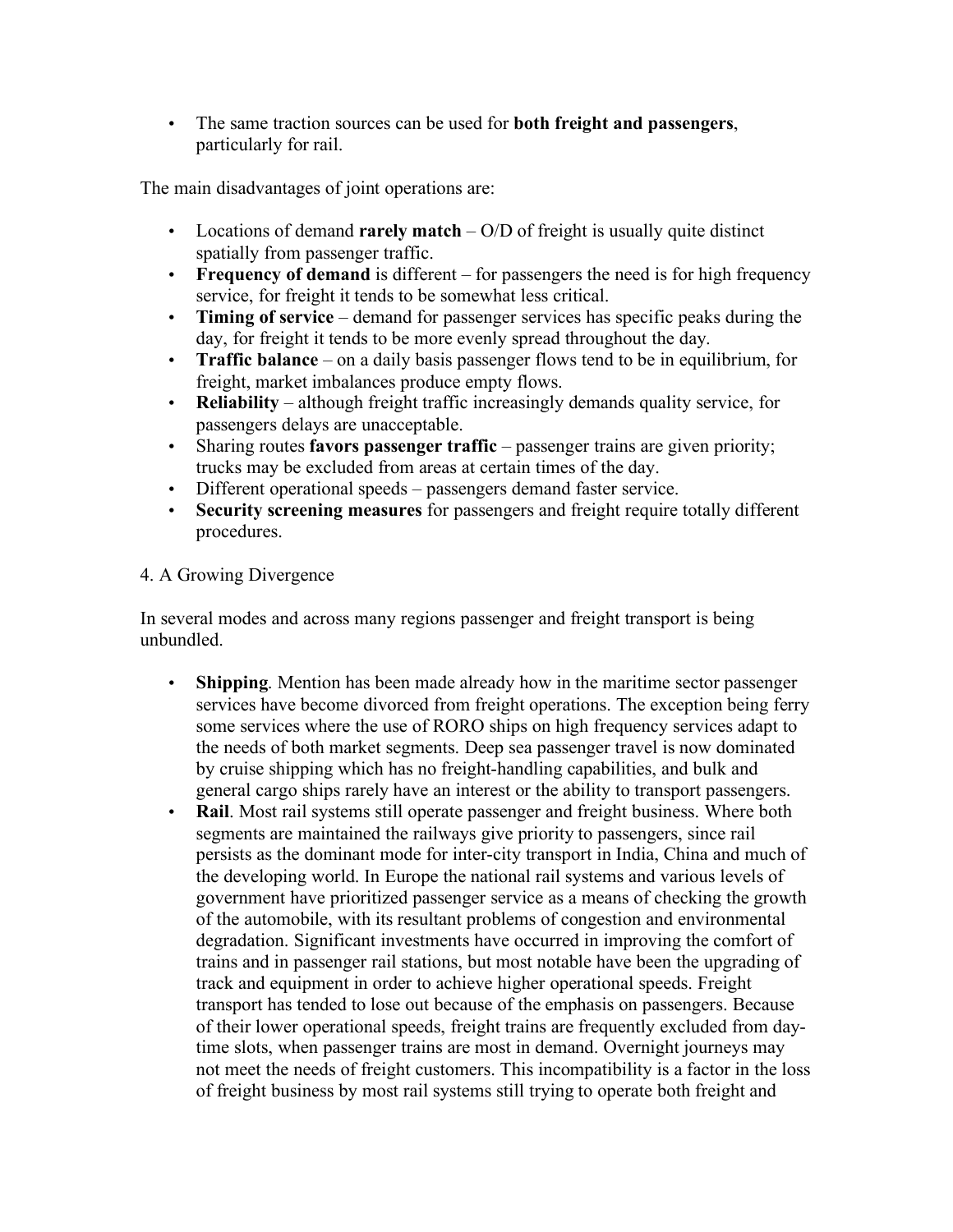passenger operations. In Europe, there are signs that the two markets are being separated. First, it is occurring at the management level. The liberalization of the railway system that is being forced by the European Commission is resulting in the separation of passenger and freight operations. This had already taken place in the UK when British Rail was privatized. Second, the move towards high speed passenger rail service necessitated the construction of separate rights of way for the TGV trains. This has tended to move passenger train services from the existing tracks, thereby opening up more daytime slots for freight trains. Third, the Dutch are building a freight only track, the Betuwe Line, from the port of Rotterdam to the German border, having already sold the freight business of the Netherlands railway (NS) to DB, and having opened up the freight business to other firms. It is in North America where the divorce between freight and passenger rail business is most complete. The private railway companies could not compete against the automobile and airline industry for passenger traffic, and consequently withdrew from the passenger business in the 1970s. They were left to operate a freight only system, which has generally been successful, especially with the introduction of intermodality. The passenger business has been taken over by public agencies, AMTRAK in the US, and VIA Rail in Canada. Both are struggling to survive. A major problem is that they have to lease trackage from the freight railways, and thus slower freight trains have priority.

- **Roads**. Freight and passenger vehicles still share the roads. The growth of freight traffic is helping increase road congestion and in many cities concerns are being raised about the presence of trucks. Already, restrictions are in place on truck dimensions and weights in certain parts of cities, and there are growing pressures to limiting truck access to non-daylight hours. Certain highways exclude truck traffic – the parkways in the US for example. These are examples of what is likely to become a growing trend – the need to separate truck from passenger vehicle traffic. Facing chronic congestion around the access points to the port of Rotterdam and at the freight terminals at Schiphol airport, Dutch engineers have worked on feasibility studies of developing separate underground road networks for freight vehicles.
- Air **transport**. Air transport is the mode where freight and passengers are most integrated. Yet even here a divergence is being noted. The growth of all-freight airlines and the freight-only planes operated by some of the major carriers, such as Singapore Airlines, are heralding a trend. The interests of the shippers, including the timing of the shipments and the destinations, are sometimes better served than in passenger aircraft. The divergence between passengers and freight is also being accentuated by the growing importance of charter and 'no-frills' carriers. Their interest in freight is very limited, especially when their business is oriented towards tourism, since tourist destinations tend to be lean freight generating locations.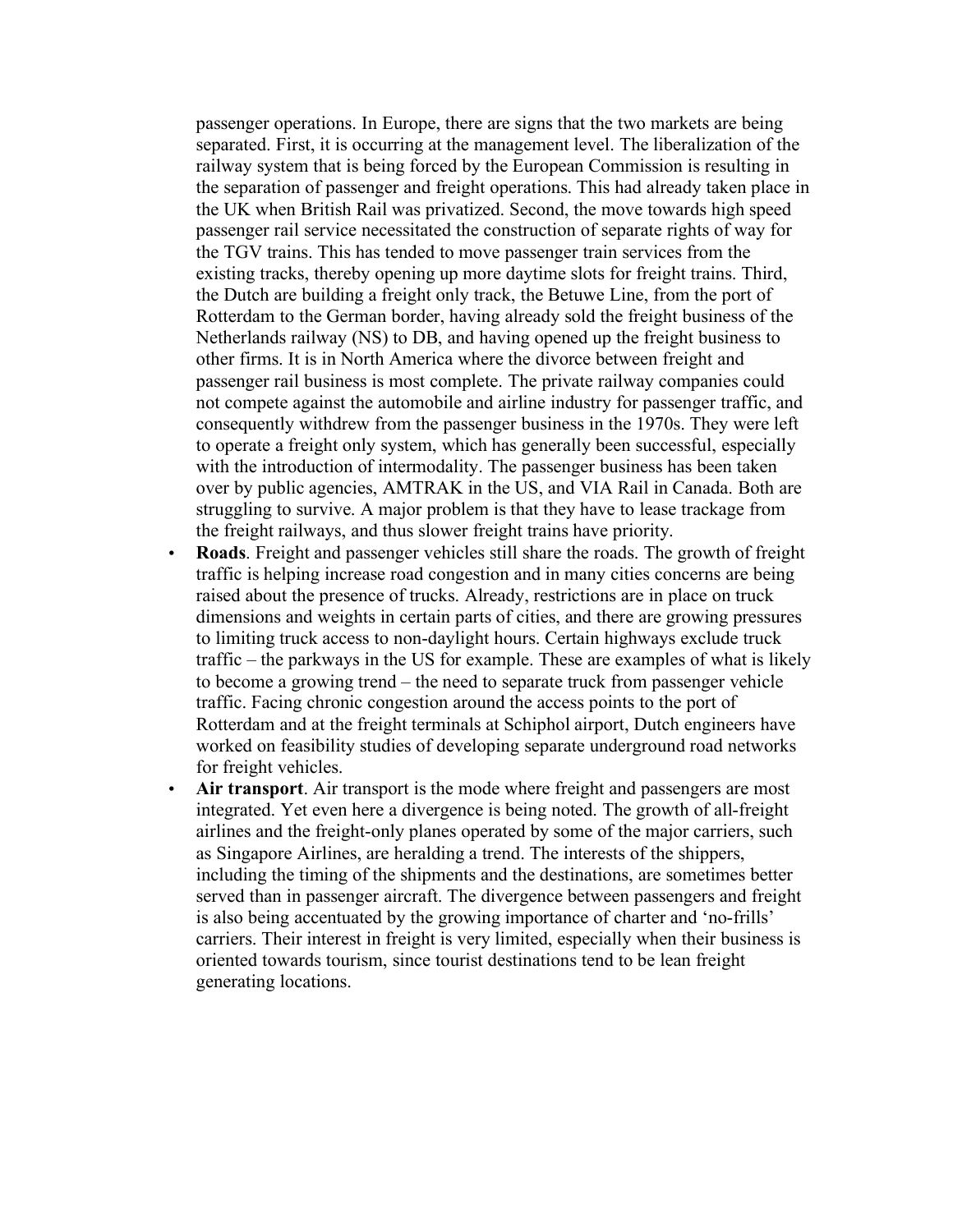| Vehicle            | Capacity                                              | <b>Equivalency</b> |
|--------------------|-------------------------------------------------------|--------------------|
| <b>Barge</b>       | <b>1500 Tons</b><br>52,500 Bushels<br>453,600 Gallons | NA                 |
| 15 barges on tow   | 22,500 Tons<br>787,500 Bushels<br>6,804,000 Gallons   |                    |
| Hopper car         | 100 Tons<br>3,500 Bushels<br>30,240 Gallons           | 225                |
| 100 car train unit | 10,000 Tons<br>350,000 Bushels<br>3,024,000 Gallons   | 2.25               |
| Semi-trailer truck | 26 Tons<br>910 Bushels<br>7,865 Gallons               | 870                |

Performance Comparison for Selected Freight Modes

Because of their operational characteristics, several freight transportation modes have different capacities and levels of efficiency. While the truck is certainly the mode which has the least capacity, it has a level of flexibility (speed and door-to-door services) unmatched by rail and fluvial transportation.

| $\ $ Mode          | <b>Fuel</b><br><b>Consumption</b>       | Infrastructure<br><b>Capacity</b>                      | <b>Costs</b> | <b>Safety</b>                                                                                                               |
|--------------------|-----------------------------------------|--------------------------------------------------------|--------------|-----------------------------------------------------------------------------------------------------------------------------|
| Railroad           | $ 455$ ton-miles per<br>gallon          | $\vert$ 216 million tons per<br>mainline per year      |              | 2.7 cents per    0.61 fatalities per billion ton-miles;<br>  ton-mile    12.4 incidents per billion ton-miles               |
| $\ $ Trucking $\ $ | $\parallel$ 105 ton-miles per<br>gallon | $\left 37.8 \right $ million tons per<br>lane per year | ton-mile     | $\vert$ 5.0 cents per $\vert$ 1.45 fatalities per billion ton-miles;<br>$\left 36.4\right $ incidents per billion ton-miles |

Source: Brown, T.A and A.B. Hatch (2002) The Value of Rail Intermodal to the US Economy, http://www.aar.org/pubcommon/documents/govt/brown.pdf

Comparison of the Relative Efficiencies of Rail and Trucking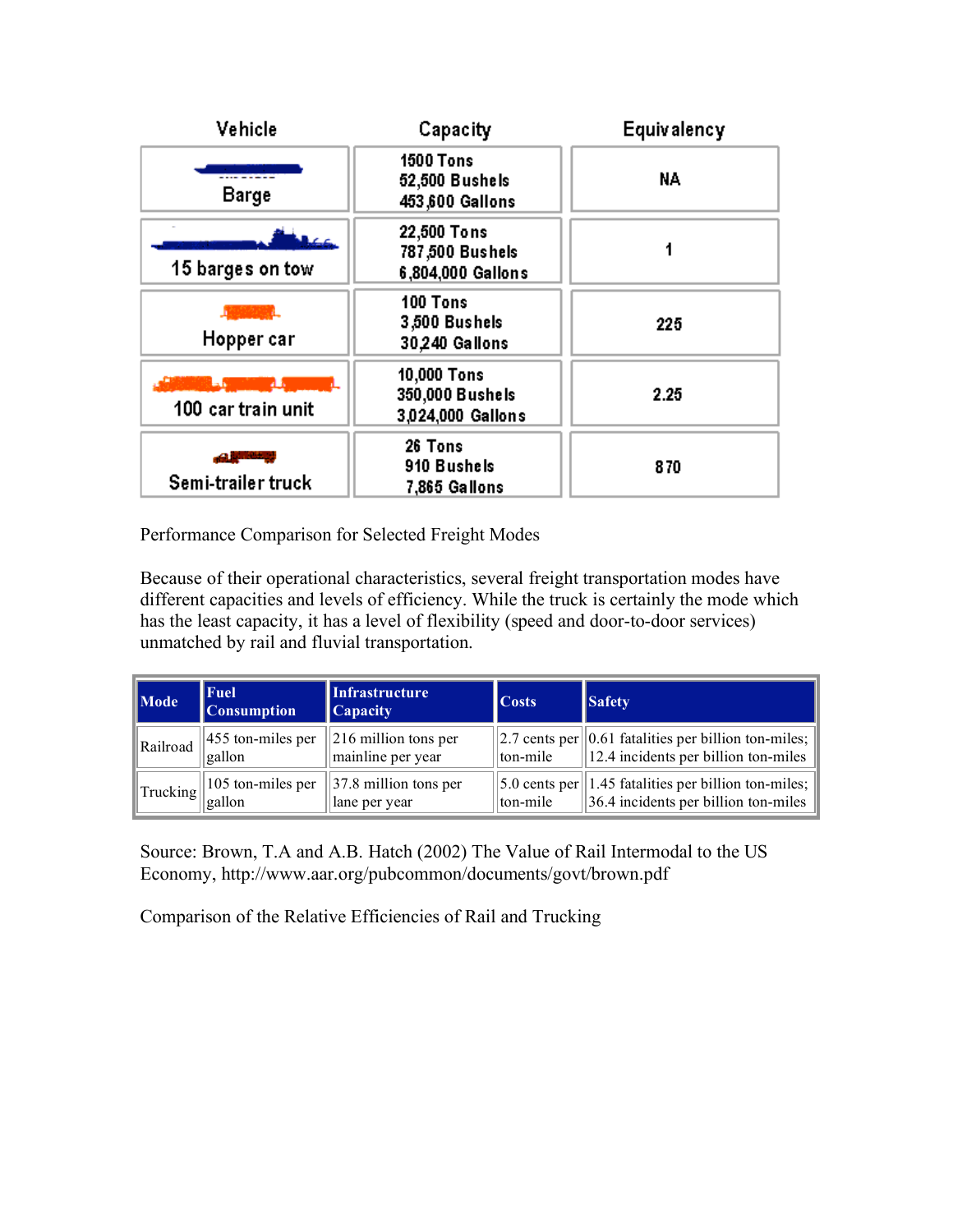

## Modal Competition

Three major dimensions are of concern to depict the concept of modal competition. The above figure depicts those three dimensions for two locations (A and B):

- **Modal choice competition** is the most basic consideration in the modal competition process. On the above example, three modal choice scenarios are considered for two modes (orange and blue). The first two cases (1 and 2) are instances where only one mode is used since it represents the most efficient (or the only available) solution. This solution is derived by comparing the two available modes and choosing the one that answers the best the requirements of shipping freight or passengers between locations A and B. Case three represents another possible solution where the two modes are used in a combination of two segments with a point of transfer (red circle). This alternative is the classic **multimodal transport solution** which is increasingly been applied over transport systems. It enables to use modes over the segments they are respectively the most efficient.
- **Infrastructure or route competition** represents another dimension where modal competition occurs over the usage of a specific infrastructure or route. Three scenarios are generally possible. In the first case (4), there is simply no competition as one mode has a **monopoly** over a route, either because of technical (a subway line for instance) or regulatory (car-only expressways) reasons. The second case (5) represents an **exclusive sharing arrangement** where two modes are using the same infrastructure, but at different moments. The issue of rail passenger and freight is a relevant example, as both are using the same infrastructure but not at the same time. A decision has thus to be made about which mode gets priority. In North America, priority is given to rail freight while in Europe priority is given to rail passengers. The third case (6) illustrates a situation where two modes have a **mutual sharing arrangement**. Access to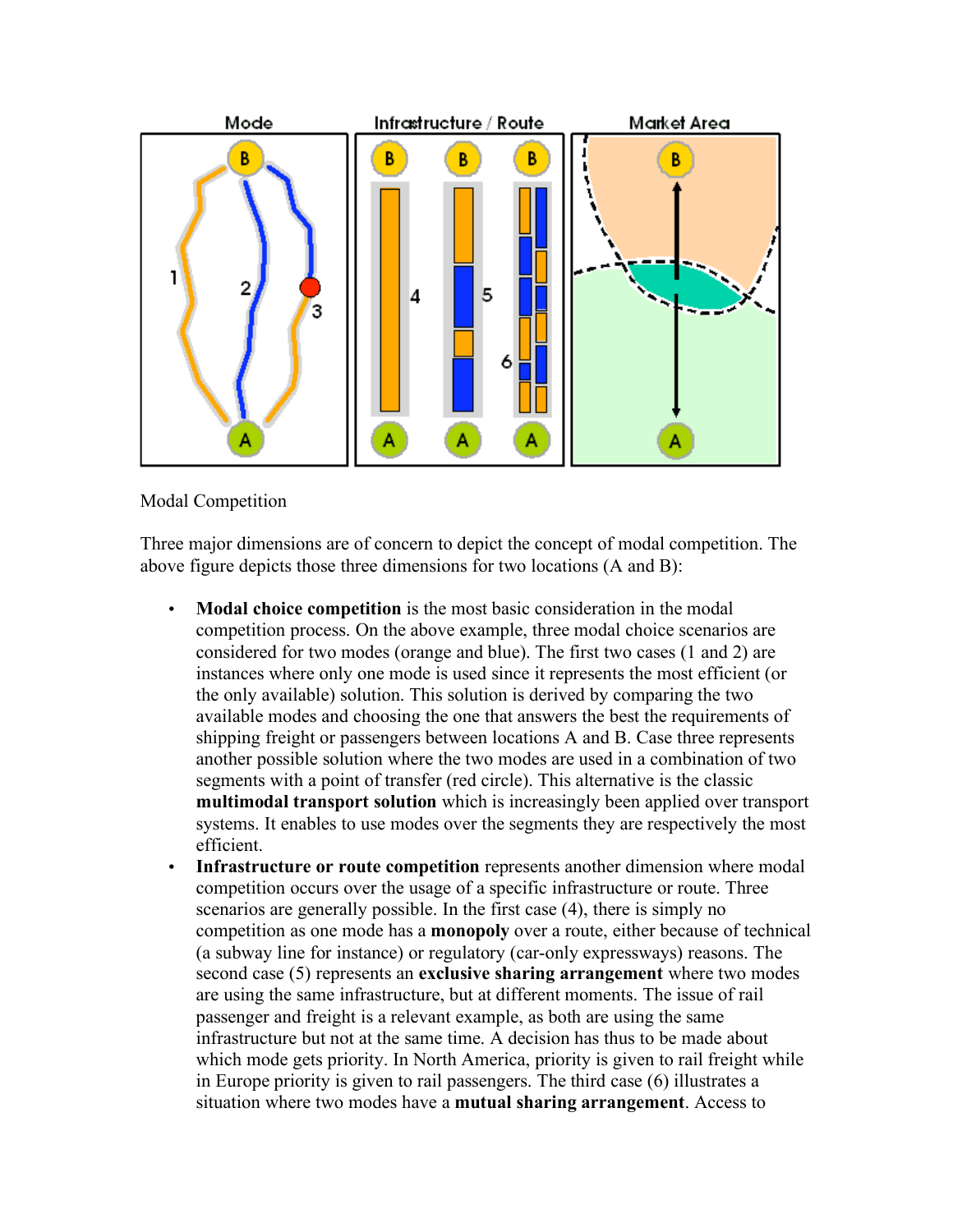infrastructure is generally unconstrained but the total capacity is obviously the result of respective levels of usage. Cars and trucks are commonly sharing the same road infrastructure.

• **Market area competition** is the third dimension of modal competition, which is highly tied to geographical considerations. It mainly concerns transport terminals that are drawing users and their associated flows, people and/or freight, from their surroundings. In the above example, locations A and B have their own exclusive market areas (light green and orange) over which that have a clear advantage. Competition occurs over a portion of the territory where the respective advantages of locations A and B are not clear (green); the **competition margin**. Technical improvements have increased competition margins as terminals such as ports are competing over overlapping market areas that may span whole regions.



Source: adapted from Schafer, A. (2000) Regularities in Travel Demand: An International Perspective, Journal of Transport Statistics, Vol. 3, No. 3.

Modal Split in the United States by Passenger Travel Distance, 1995

Distance remains a significant factor in modal choice. The above figure underlines two turning points for passengers modal split. The first being the 30 minutes walking threshold, representing about 2-3 kilometers. However, in a motorized society such as the United States, the automobile plays a significant role for short distances. This has a lot to do with the physical setting which tends not to be favoring walking. The second turning point is the 1 day driving threshold, at about 700-800 kilometers. Beyond this point, air transportation clearly dominates and becomes the only possible mode at distances of more than 8,000 kilometers.

| Mode                                  | <b>Price (one way)</b> Time |         |
|---------------------------------------|-----------------------------|---------|
| $\ $ LimoLiner (luxury bus) $\ $ \$69 |                             | 4 hours |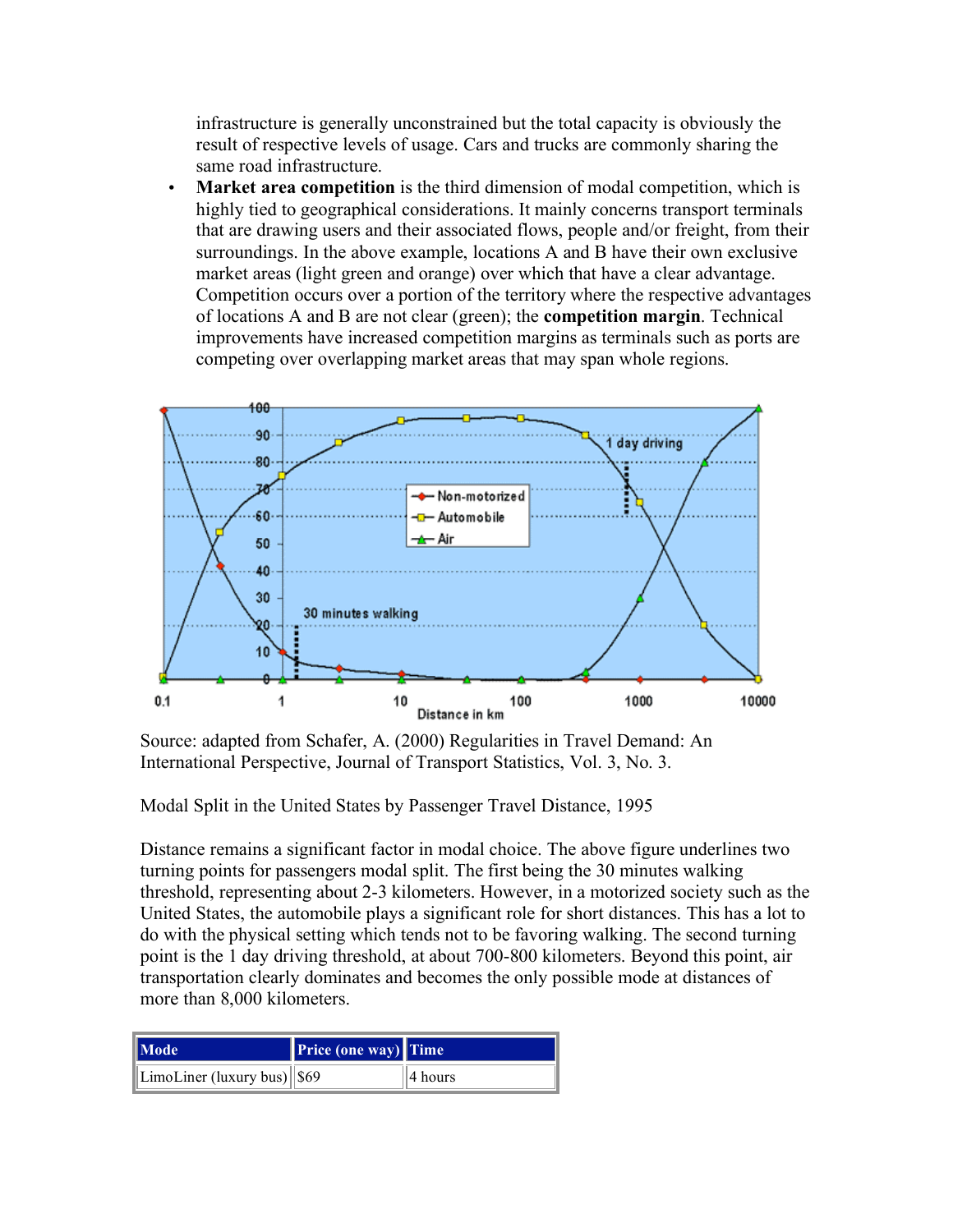| Acela (Amtrak train)      | \$99  | 3 hours                 |
|---------------------------|-------|-------------------------|
| $\parallel$ Greyhound bus | \$30  | 4 hours                 |
| $\parallel$ Air Shuttle   | \$128 | 1 hours (plus check in) |

Source: K. Gordon (2004) "Boston to New York: Four Ways to Make the Trip", New York Times, January 20.

Four Travel Options between New York and Boston, 2004

New York and Boston are about 200 miles apart, a distance that permits several modes to compete over this important passengers transport market. Outside using a private car, three modes are competing but over customers that are not necessarily similar. The air shuttle is obviously the fastest mode, but the most expensive. However, this short travel time does not take into account the amount of time spend getting in and out of an airport which often takes at least one hour in congested New York or Boston. Acela is a medium speed train service (150 mph) that runs between Boston and Washington, mainly used by business travelers. To complement the conventional Greyhound bus service, which is not used by business travelers, a new luxury bus service was inaugurated in 2003. It includes large seats, onboard movies and internet access.



Principles of Modal Shift

A modal shift occurs when one mode (A) has a comparative advantage in a similar market over another (B). Comparative advantages can take various forms, such as costs,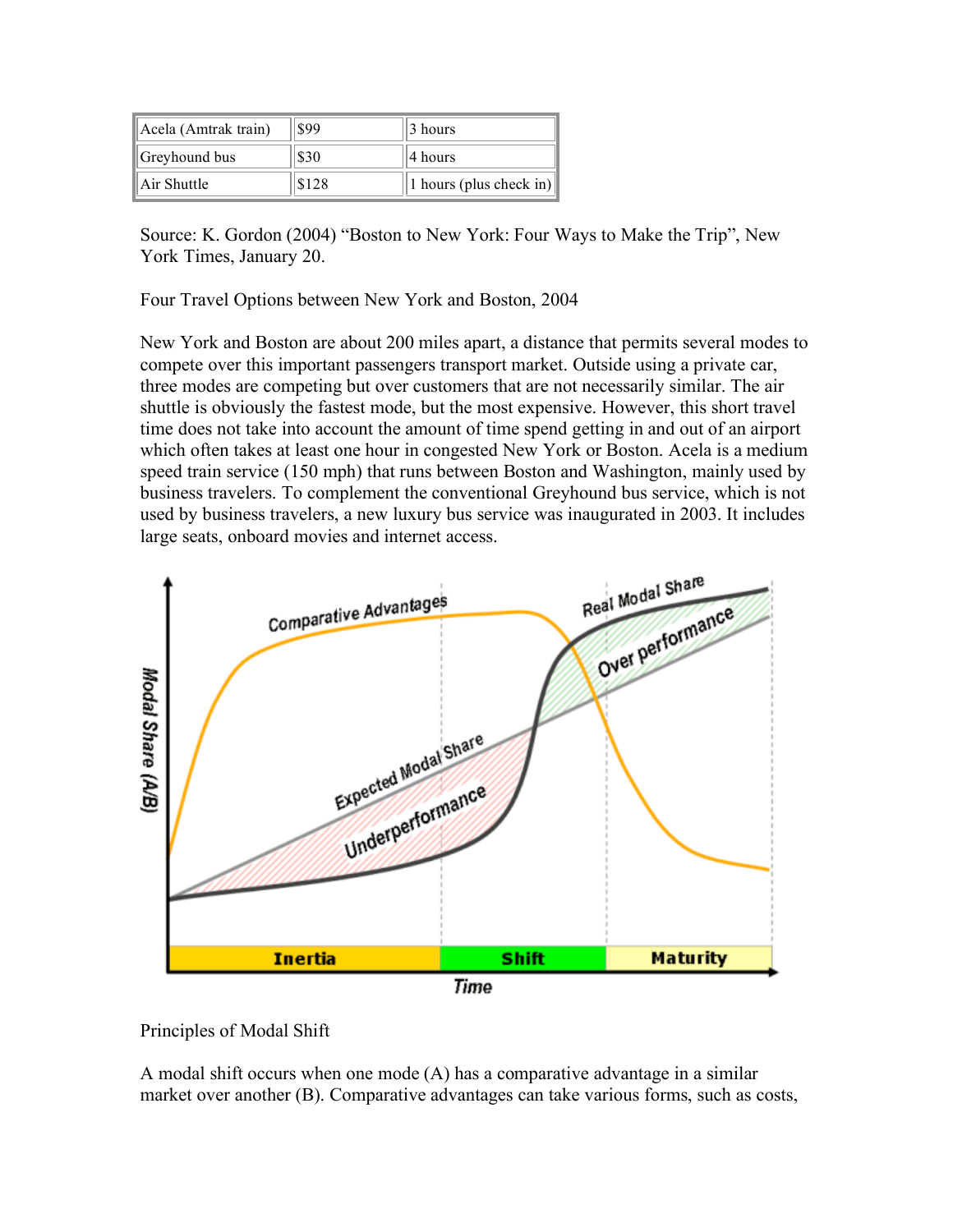capacity, time, flexibility or reliability. Depending on what is being transported, the importance of each of these factors vary. For some, time is of the essence and a modal shift will occur only if the new mode offers time improvements, while for others it is mostly a matter of costs. The outcome is a series of decision made by firms (for freight) or individuals (for passengers) to shift to a more convenient mode if comparative advantages are significant enough. This process often takes place over three phases:

- **Inertia**. Initially, a strong level of inertia makes the modal shift a slow and sometimes difficult to perceive process. Only a few users will experiment with modal shift, often as part of a publicly subsidized initiative (government providing the initial funding to develop infrastructures). Inertia implies that the modal shift is often much less significant than expected, leading to a situation of underperformance. The reasons behind the inertia are linked to accumulated investments and assets in the prior mode and terminals. Thus, a corporation will be reluctant to relinquish those assets even if the comparative advantages of the other mode are significant. Management preferences also play a role as expertise was developed to manage flows on the previous mode and may be difficult to adapt to the new mode. The negotiation of new procedures and contracts are certainly tasks corporations are unwilling to undertake if the benefits are not readily apparent. The fact that the existing mode has a proven reliability, even if costly, will also play in delaying a potential modal shift. Early adopters of a modal shift are thus likely to be new transport ventures willing to risk testing an unproven distribution system for the potential rewards of being the first, enterprises facing already very high transport costs on the existing mode, or "welfare statists" receiving government subsidies to do so.
- **Shift**. The shift phase represents a fast transition from one mode to the other as the advantages are now acknowledged by the industry. The new transport mode evolves from a situation of underperformance to one of over performance. As inertia involved a modal shift taking place at a rate lower than expected, during the shift the transition rate is faster than expected. This can take users and authorities by surprise with a rush to cope with the transition with additional infrastructure investments. The significant drop in comparative advantages as the new mode gets increasingly congested and/or as the previous mode loses traffic (closing of some routes, rationalization, price cutting, etc.), triggers the end of this phase.
- **Maturity**. At this point the potential is reached and a new equilibrium in modal share is reached. Their respective comparative advantages are of lesser variance.

Thus a modal shift takes place in a context where from a macro perspective there are changes in the transport supply and from a micro perspective the decisions (behavior) of individuals (passengers) and firms (mostly for freight) is changing.